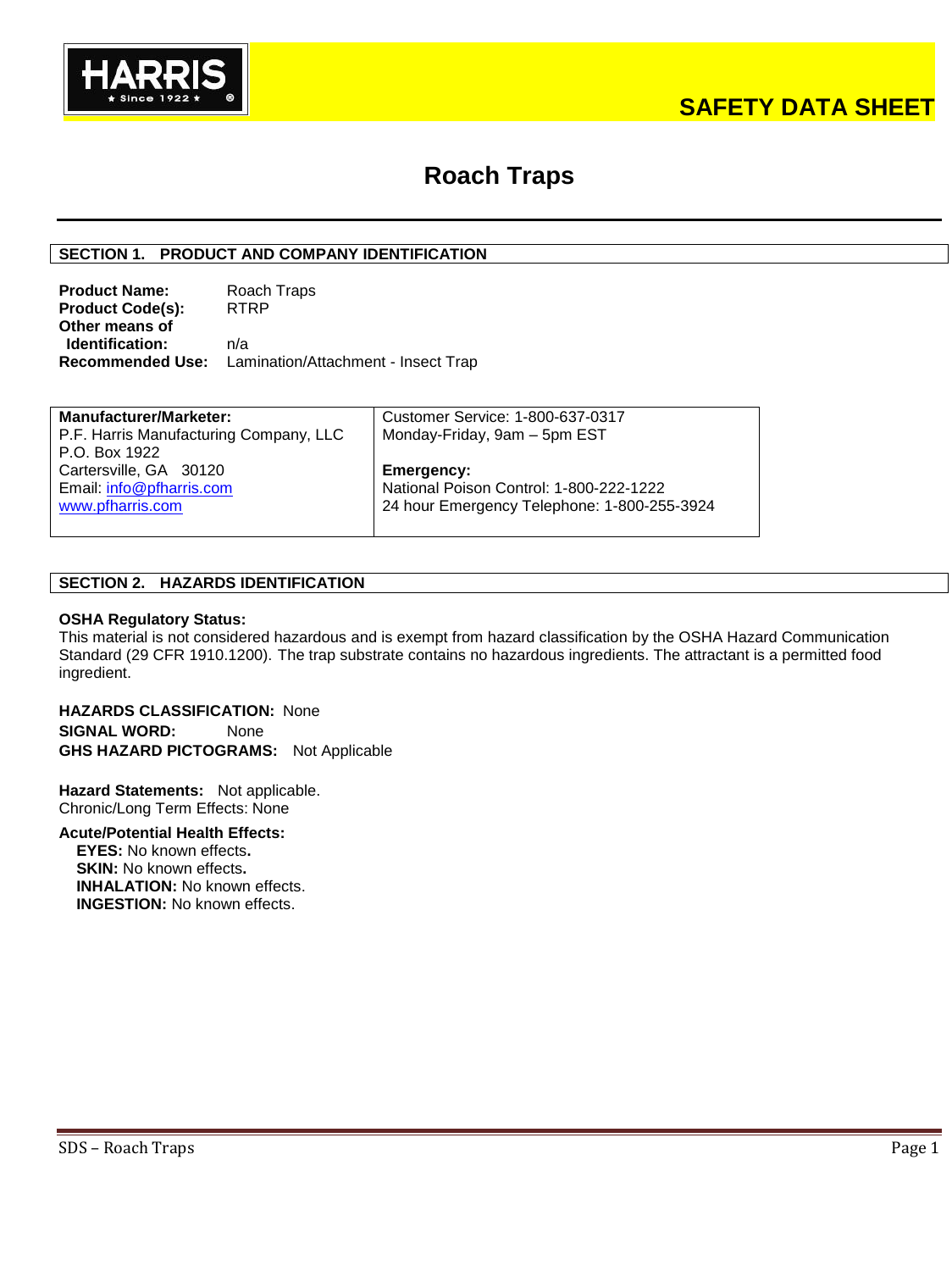# **SECTION 3. COMPOSITION/INFORMATION ON INGREDIENTS**

### Substance/Mixture: Mixture

| <b>Chemical Name</b>       | <b>CAS Number</b> | <b>WT %</b> |
|----------------------------|-------------------|-------------|
| <b>Cardboard Substrate</b> | N/A               | 75-85       |
| <b>Hot Melt Pressure</b>   | N/A               | $10 - 20$   |
| Sensitive Adhesive -       |                   |             |
| synthetic elastomer        |                   |             |
| Silicone Release Liner     | N/A               | $1 - 3$     |
| Low Tack Fugitive Glue     | N/A               | < 0.1       |
| White Mineral Oil (highly  | 8042-47-5         | $1 - 10$    |
| refined)                   |                   |             |

Any remaining components of this product are non-hazardous or are in small enough quantities as to not to meet thresholds for disclosure. These components contain no substances or impurities which influence the classification of this product.

### **SECTION 4. FIRST AID MEASURES**

**EYES:** No anticipated need for first aid measures.

**SKIN:** No anticipated need for first aid measures. In case of contact, use vegetable or mineral oil to remove adhesive. **INHALATION:** No anticipated need for first aid measures.

**INGESTION:** No anticipated need for first aid measures.

### **SECTION 5. FIRE FIGHTING MEASURES**

**EXTINGUISHING MEDIA:** Use extinguishing measures that are appropriate to local circumstances and the surrounding environment.

**SPECIFIC HAZARDS:** None known.

## **SECTION 6. ACCIDENTAL RELEASE MEASURES**

This product is considered an article which does not release or otherwise result in exposure to a hazardous chemical under normal use conditions.

## **SECTION 7. HANDLING AND STORAGE**

**HANDLING:** This product is considered an article which does not release or otherwise result in exposure to a hazardous chemical under normal use conditions. Exercise appropriate precautions to minimize direct contact with skin. Wash thoroughly after handling.

**STORAGE:** Store in original packaging in a dry and cool place. Keep away from ignition sources.

### **SECTION 8. EXPOSURE CONTROLS/PERSONAL PROTECTION**

This product is considered an article which does not release or otherwise result in exposure to a hazardous chemical under normal use conditions. No engineering controls or Personal Protective Equipment (PPE) are necessary.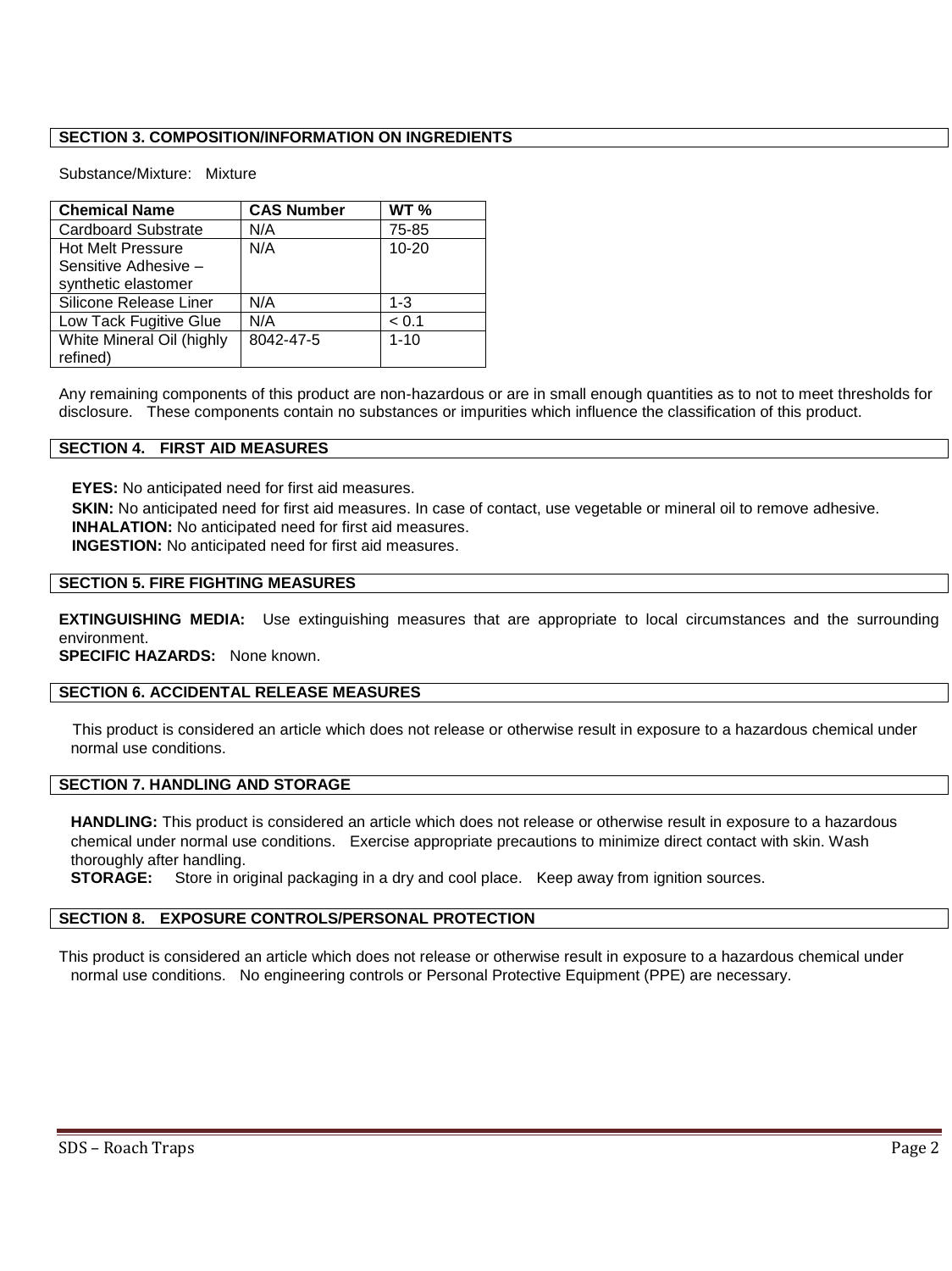## **SECTION 9. PHYSICAL AND CHEMICAL PROPERTIES**

**Physical State:** Solid **Appearance and Odor:** Cardboard tray with gel, weak odor **pH:** N/A **Melting Point:** >194°F  $(>90^{\circ}C)$ **Boiling Point**: N/A **Flash Point:** >300°F  $( > 149$ °C) **Specific Gravity (Water=1):** N/A **Solubility in water:** not-soluble

## **SECTION 10. STABILITY AND REACTIVITY**

**Chemical Stability:** Stable. **Conditions to Avoid:** Avoid high temperatures. Avoid strong oxidizing agents. **Hazardous Decomposition Products:** May for carbon oxides or various hydrocarbons when burned. **Incompatible Materials**: No data available.

### **SECTION 11. TOXICOLOGICAL INFORMATION**

**Toxicological Data:**  Attractant LD50 Oral (Rat) >5,000 mg / kg Adhesive LD50 Oral (Rat) >15,400 mg / kg

Eye Irritation: Not classified Skin Irritation: Not classified Respiratory or Skin Sensitization:Not classified Acute effects:Not classified

**Carcinogenicity:** None of the components present in this material at concentrations equal to or greater than 0.1% are listed by IARC, NTP, OSHA or ACGIH as being carcinogens.

### **SECTION 12. ECOLOGICAL INFORMATION**

**Toxicological Data:** No data available. **Persistence and Degradability:** No data available. **Other:** Avoid release into the environment.

# **SECTION 13. DISPOSAL CONSIDERATIONS**

**DISPOSAL METHOD:** Place in trash or offer for recycling if available. Waste must be disposed of in accordance with federal, state and local environmental control regulations.